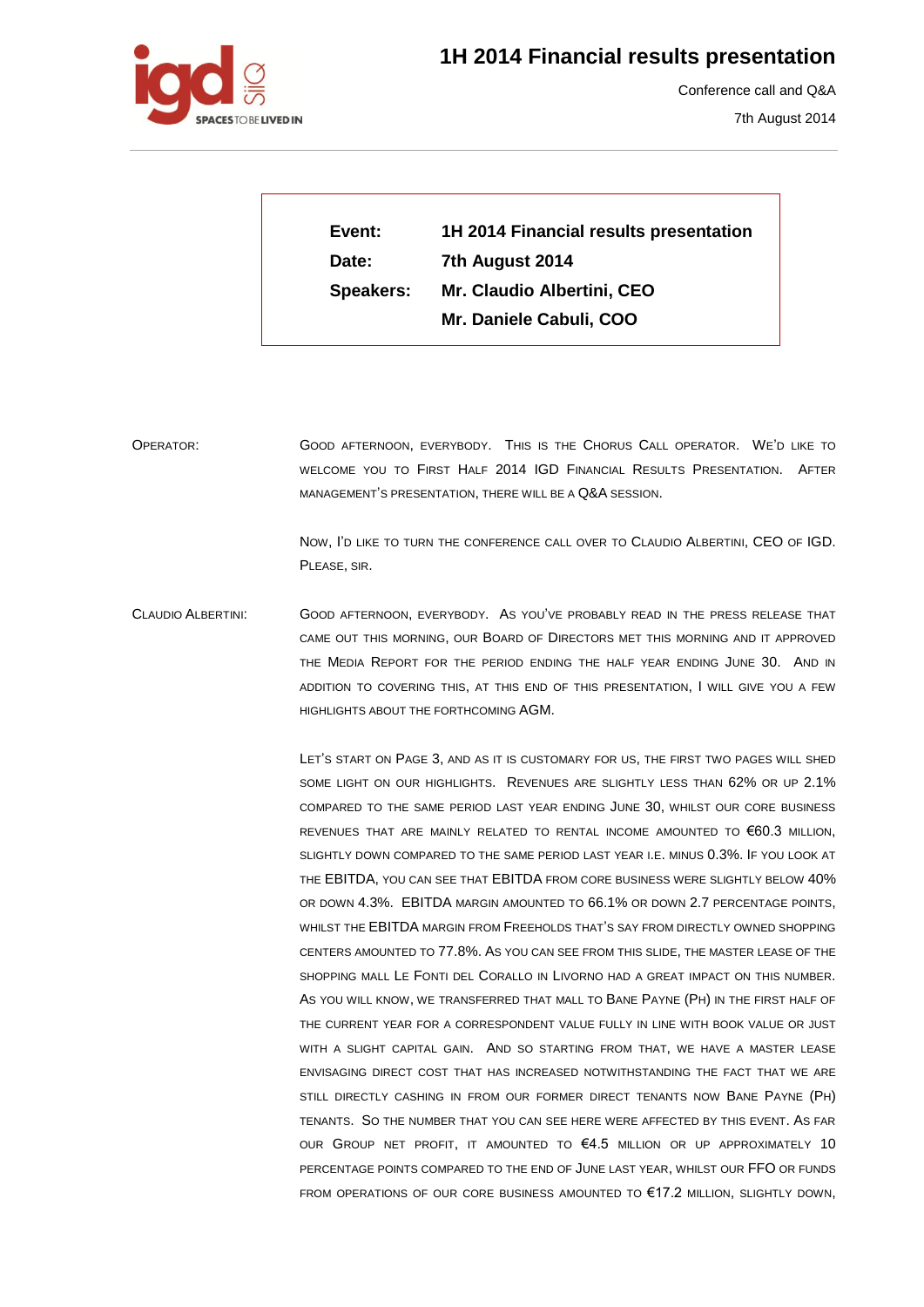

Conference call and Q&A 7th August 2014

MINUS 6.3 PERCENTAGE POINTS COMPARED TO THE SAME PERIOD LAST YEAR AND WHAT A GREAT IMPROVEMENT, COMPARED TO THE END OF MARCH WHERE THE DECLINE AMOUNTED TO 11%. SO AS YOU CAN SEE, WE GOT UP PRETTY WELL IN Q2.

THE NET NAV PER SHARE AMOUNTED TO €2.13 COMPARED TO THE €2.22 RECORDED AT THE END OF LAST YEAR. AND THE MAIN DRIVER WAS THE DILUTION FOLLOWING THE DIVIDEND REIMBURSEMENT OPTIONS WHICH INCIDENTALLY THIS YEAR GAVE QUITE A POSITIVE RESULT, APPROXIMATELY 78% WHICH IS THE BEST NUMBER EVER IN THE PAST THREE YEARS. THE TOTAL PORTFOLIO MARKET VALUE AMOUNTED TO €1,849 MILLION OR DOWN €42 MILLION; AGAIN THE DRIVER COMPARED TO LAST YEAR WAS THE WEIGHT WITH THE INCIDENT OF THE LE FONTI DEL CORALLO MALL TRANSFER FOR AN AMOUNT OF €47 MILLION IN FEBRUARY. AND THE SAME GOES FOR THE INCOME PORTFOLIO MARKET VALUE WHICH AMOUNTED TO €1.6 MILLION. THE DECLINE HERE IS DEPENDENT MAINLY ON THE TRANSFER OF THE LIVORNO SHOPPING MALL AND IT WAS A LESSER DECLINE. FINANCIAL OCCUPANCY, 96.6%, SLIGHTLY BELOW COMPARED TO THE END OF MARCH. WHILST AS FAR AS ROMANIA IS CONCERNED, THERE WAS AN INCREASE OF APPROXIMATELY 2 PERCENTAGE POINTS, 86.3% COMPARED TO 84% RECORDED AT THE END OF MARCH. FOR BOTH DATA WE WILL GET INTO DEEPER DETAILS IN THE NEXT FEW SLIDES.

WE ARE NOW ON PAGE 5, AND THE PURPOSE OF THIS SLIDE IS THAT OF GIVING YOU A BRIEF ACCOUNT OF MAJOR EVENTS THAT TOOK PLACE IN THE FIRST HALF OF THE CURRENT YEAR. SO AS YOU CAN SEE, THERE IS CORRELATION OF BETWEEN THESE EVENTS AND OUR STOCK PRICE AND OUR STOCK PERFORMANCE. UP UNTIL A CERTAIN POINT IN JUNE, THE PERFORMANCE OF OUR SHARE WAS VERY GOOD; SOMETIMES IT EVEN REACHED AN UPSIDE OF 50%. HOWEVER, THE GROWTH OF THE STOCK PRICE DECREASED IN THE SECOND PART OF JUNE. AND MAYBE I WILL GET BACK TO THIS POINT TALKING ABOUT THE STOCK PRICE PERFORMANCE IN JULY AND IN THE FIRST FEW DAYS OF AUGUST. AS YOU CAN SEE ON FEBRUARY 14, WE SOLD THE LE FONTI DEL CORALLO SHOPPING MALL IN LIVORNO, €47 MILLION IN LINE WITH BOOK VALUE AND HERE TOO, THE RESPONSE WAS NOT 100% POSITIVE. ANOTHER IMPORTANT FEATURE IN THE PAST FEW MONTHS WAS THE STRONG OR HIGH TRADING VOLUMES WHICH IS QUITE IMPORTANT, THAT'S TO SAY WE HAVE BEEN PUT BACK INTO THE INDEX WHICH WE BELONGED TO. WE THEN HAD ANOTHER EVENT WHICH HAD A MAJOR IMPACT ON THE MARKET, THAT'S TO SAY SALE OF TREASURY SHARES TO QUANTUM STRATEGIC PARTNERS CORRESPONDING VALUE €12 MILLION. THAT WAS MAINLY A DISPOSAL OF SHARES BY UNICOOP TIRRENO TO OUR SHAREHOLDER, THE QUANTUM STRATEGIC PARTNERS, BUT OVERALL 5%. SO THE STOCK PERFORMANCE WAS DRAMATICALLY AFFECTED BY THAT. THEN WE HAD A PRIVATE PLACEMENT IN APRIL WITH MORGAN STANLEY OF NON-SECURED SENIOR BONDS AT 3.875%. NOW, THIS DEAL, THIS TRANSACTION PUT US IN A VERY SAFE AND VERY SOUND POSITION FINANCIALLY SPEAKING. WE HAVE SECURED ALL SHORT-TERM LINES AND WE HAVE RECENTLY SEEN QUITE SHRINKAGE AND A DROP IN OUR SHORT-TERM COST OF DEBT BY COMPLETELY REVERSING OUR LEVERAGE POSITION WITH BANKS.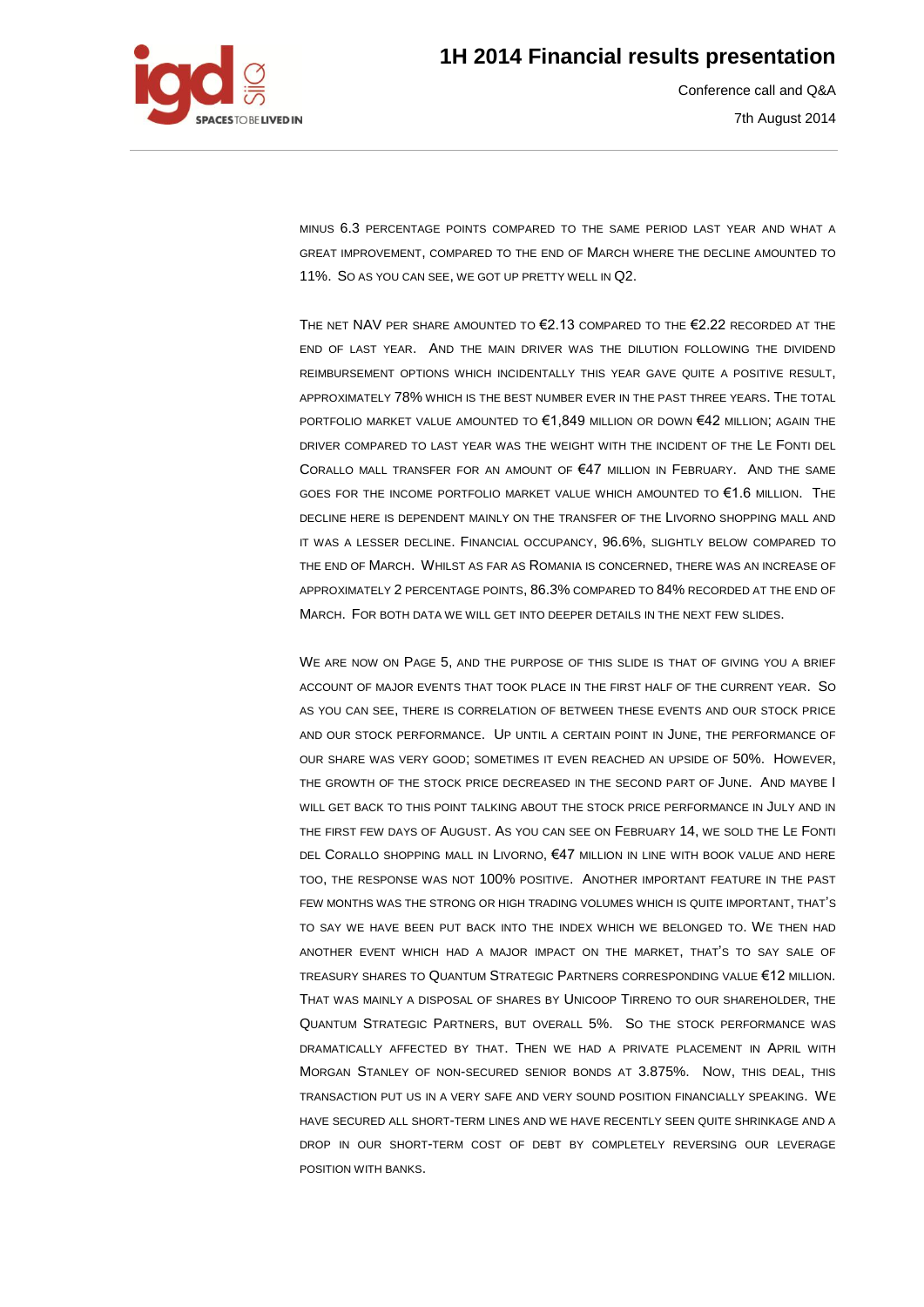

Conference call and Q&A 7th August 2014

THERE ARE SEVERAL BANKS WHICH HAVE APPROACHED US IN ORDER TO PROMPT US TO TAP THE CREDIT LINES, BUT WE DON'T NEED THAT MONEY THAT MUCH. THEN APPROXIMATELY 78% OF THE DRO WAS SUBSCRIBED FOR A CORRESPONDING VALUE OF €14 MILLION THAT TOOK PLACE AT THE END OF MAY, WHICH WAS VERY COMFORTING NEWS WITH LEADING THEN TO THE CAPITAL INCREASE AND THE BOARD APPROVED IT. AND THIS MORNING THE AGM FURTHER APPROVED IT. SO THESE ARE THE HIGHLIGHTS OF THE MAJOR EVENTS THAT WERE THE DISTINCTIVE FEATURES OF THE FIRST HALF OF 2014 WITH THE ENSUING IMPACT ON OUR STOCK PRICE PERFORMANCE.

IN THE LAST PART, THAT TO SAY BETWEEN JULY AND AUGUST, THE PERFORMANCE WAS DIFFERENT AND ITS NOT REFLECTED IN THE NUMBERS THAT WE ARE HERE TO DISCLOSE.

PAGE 7 AND 8, WELL I WILL ALMOST SKIP IT, BECAUSE THAT GIVES YOU THE ECONOMIC CONTEXT IN ITALY AND IN ROMANIA. AT THE BEGINNING OF THE YEAR, WE HAD GOOD SIGNALS FOR A PICKUP. THERE WERE MULTIPLE SIGNALS POINTING TOWARDS GROWTH WHICH SIMPLY WAS NOT THERE AS CONFIRMED BY THE NEGATIVE GDP DATA RELEASED A FEW DAYS AGO. AND THEREFORE, INDICATORS ARE POINTING TOWARD A PICKUP IN THE SECOND HALF OF THE YEAR. DURING OUR ROAD SHOWS AND THE MEETINGS WITH INVESTORS, I REPEATEDLY STATED THAT IN ORDER TO SEE A PICKUP, WE SHOULD WAIT TILL THE SECOND HALF OF THE CURRENT YEAR AND Q4. BUT IF THIS POSITIVE SIGNS ARE NOT CONFIRMED AS MIRRORED BY THE RECENTLY RELEASED GDP DATA, WE WILL HAVE TO WAIT TILL 2015 WHICH REALLY STRESS THE IMPORTANCE OF OUR ACHIEVEMENTS IN THE SEMESTER WHICH HAS BEEN A HARD ONE.

A FEW WORDS ABOUT GDP AGAIN. THESE ARE NOT LAST MINUTE UPDATED NUMBERS. WE HAVE USED INDICATORS THAT ARE NOT INCLUDING THIS DATA; WE ARE STILL TALKING ABOUT 3 POINT SOMETHING, YES, POSITIVE NOW, BUT I THINK THAT THIS YEAR WE WILL SEE ZERO GROWTH IS NOT NEGATIVE NUMBERS. THE CONSUMPTION SHOULD SEE THE IMPACT OF THE BONUS OF  $\epsilon$ 80 THAT SHOULD BE PERCEIVED IN  $Q3$ . In the first two quarters of the CURRENT YEAR, WE SAW INDEED QUITE A MEANINGFUL INCREASE IN RETAIL INVESTMENTS COMPARED TO THE PREVIOUS YEARS.

LET'S HAVE A LOOK AT ROMANIA AND GOOD FOR THEM OUR ROMANIAN CEO TOLD US THIS MORNING THAT THE ECONOMIC BACKDROP THERE IS MUCH, MUCH BETTER THAN HERE. ALTHOUGH THE ROMANIAN ECONOMY IS MUCH SMALLER, BUT HERE YOU CAN SEE THE CORRELATION BETWEEN GDP AND CONSUMPTION TRENDS AND THEY ARE TALKING ABOUT…ABOVE 2 PERCENTAGE POINTS, AND WE ARE EVEN SEEING A 2.8% GROWTH RATE FOR GDP SOMETHING WHICH HAS TO BE CONFIRMED ALSO FOR THE NEXT TWO YEARS. WHILST THE GROWTH OF CONSUMPTION IS 2.5%, WE HAVE A GROWTH CORRESPONDING APPROXIMATELY TO THE EXPECTED GDP GROWTH IN THE FOLLOWING YEARS.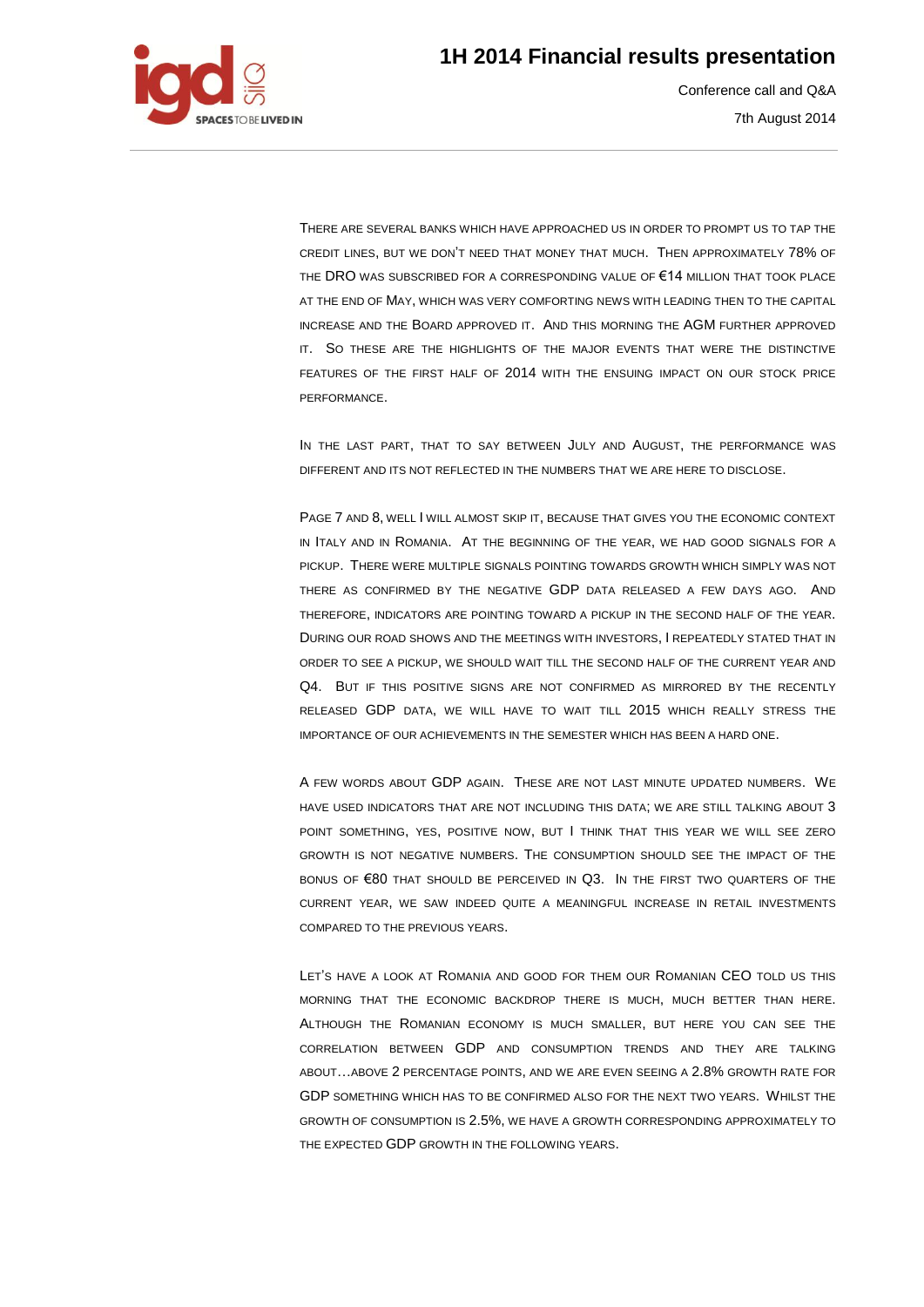

Conference call and Q&A 7th August 2014

A FEW WORDS ABOUT REVENUES, AND REVENUE TRENDS, WE ARE NOW ON PAGE 10. AS I SAID, OVERALL, REVENUES WENT UP 2.1%. THIS GROWTH WAS MAINLY DRIVEN BY TRADING REVENUES. AS YOU CAN SEE €1.3 MILLION WHICH IS THE TRAIL (PH) SO TO SPEAK OF THE CONTRACTS THAT WERE SIGNED IN THE FIRST HALF. AND ALSO AGREEMENT SIGNED IN RELATION TO THE PORTA A MARE PROJECT LAST YEAR, I THINK THAT WE ADDED 25 PRELIMINARY SALES AGREEMENTS MOST OF THEM SAW THE CLOSING AT THE END OF 2013 WITH A TRAIL IN THE FIRST HALF OF 2013.

SO THAT'S THE EXPLANATION FOR REVENUES AND TRADING THEN REVENUES FROM RENTAL ACTIVITIES WAS SLIGHTLY DOWN. IN THE PIE CHART, YOU CAN SEE OTHER REVENUE FIGURES, AND YOU CAN SEE THAT REVENUE FROM MALLS AMOUNT TO APPROXIMATELY 60%, WHILST REVENUES FROM HYPERMARKETS AMOUNTED TO 31.1% AND 7.3% IS ACCOUNTED FOR BY ROMANIA.

A FEW WORDS ABOUT OUR RENTAL INCOME DRIVERS, YOU CAN SEE THEM ON PAGE 11. ON A LIKE-FOR-LIKE BASIS AND WE ARE TALKING ABOUT ITALY. REVENUES WERE UP 0.7% WHICH IS QUITE CLOSE TO THAT, WHICH WE SAW IN Q1. AGAIN THIS NUMBER IS NET OF THE SO-CALLED STRATEGIC VACANCY. WE ARE STILL SEEING GOOD GROWTH OF HYPERMARKETS UP 1.7% AND THAT'S ALSO DUE TO A CERTAIN CONTRACTS THAT ARE REACHING THE NORMALIZED RENTAL ACTIVITY LEVEL, AND MALLS HELD THE GROUND PRETTY WELL 0.1%, THAT'S THE INCREASE. POSITIVE TREND OF REVENUES, THANKS TO THE EXPANSION OF THE ABRUZZO SAN GIOVANNI TEATINO CENTER AND YOU WILL SEE DETAILS IN THE FOLLOWING PAGES €260,000 FOR THE FIRST FEW MONTHS FROM ITS STARTUP OPERATION.

ROMANIA ON A LIKE-FOR-LIKE BASIS WAS MINUS 11.9%, BUT THE POSITIVE SIDE WE ARE SEEING €759 UP TO THE NUMBERS THAT WHICH WE SAW IN FEBRUARY. SO AS FAR AS ROMANIA IS CONCERNED, WE CAN SAY THAT IN JUNE-JULY WE HAVE KIND OF REVERSED THE TREND, THEREFORE GOING BACK TO OUR PATH TOWARDS GROWTH. SO MINUS 0.5% THAT'S THE TOTAL **CHANGE** 

ON PAGE 12, YOU CAN SEE COST. AS I'VE TOLD YOU, COSTS ARE HEAVILY AFFECTED APPROXIMATELY €1.1 MILLION BY THE MASTERLEASE. SO THE PAYABLE RENT ON THE LIVORNO SHOPPING MALLS, SO FROM 14.048 TO 15,427. SO AGAIN THE MAJOR DRIVER BEING THE MASTERLEASES, YOU CAN SEE IN THE BOX ON THE RIGHT HAND SIDE OF THE SLIDE. AND THEN, YOU CAN SEE AN INCREASE IN EXPENSES BECAUSE OF THE AVERAGE STRATEGIC VACANCY AT CERTAIN SHOPPING MALLS AND SHOPPING CENTERS.

THERE HAS BEEN A DECLINE APPROXIMATELY €400,000 IN TERMS OF PROVISIONING. LITIGATION FEES IMPROVED FROM 19 LITIGATION CASES IN THE FIRST HALF OF 2013. IN THE FIRST HALF OF THE CURRENT YEAR, WE ONLY HAD STILL A LARGE NUMBER, BUT ON A DECLINING PATH. WE HAD A SMALL NUMBER OF LITIGATION CASES, EIGHT OF THEM. GENERAL OR G&A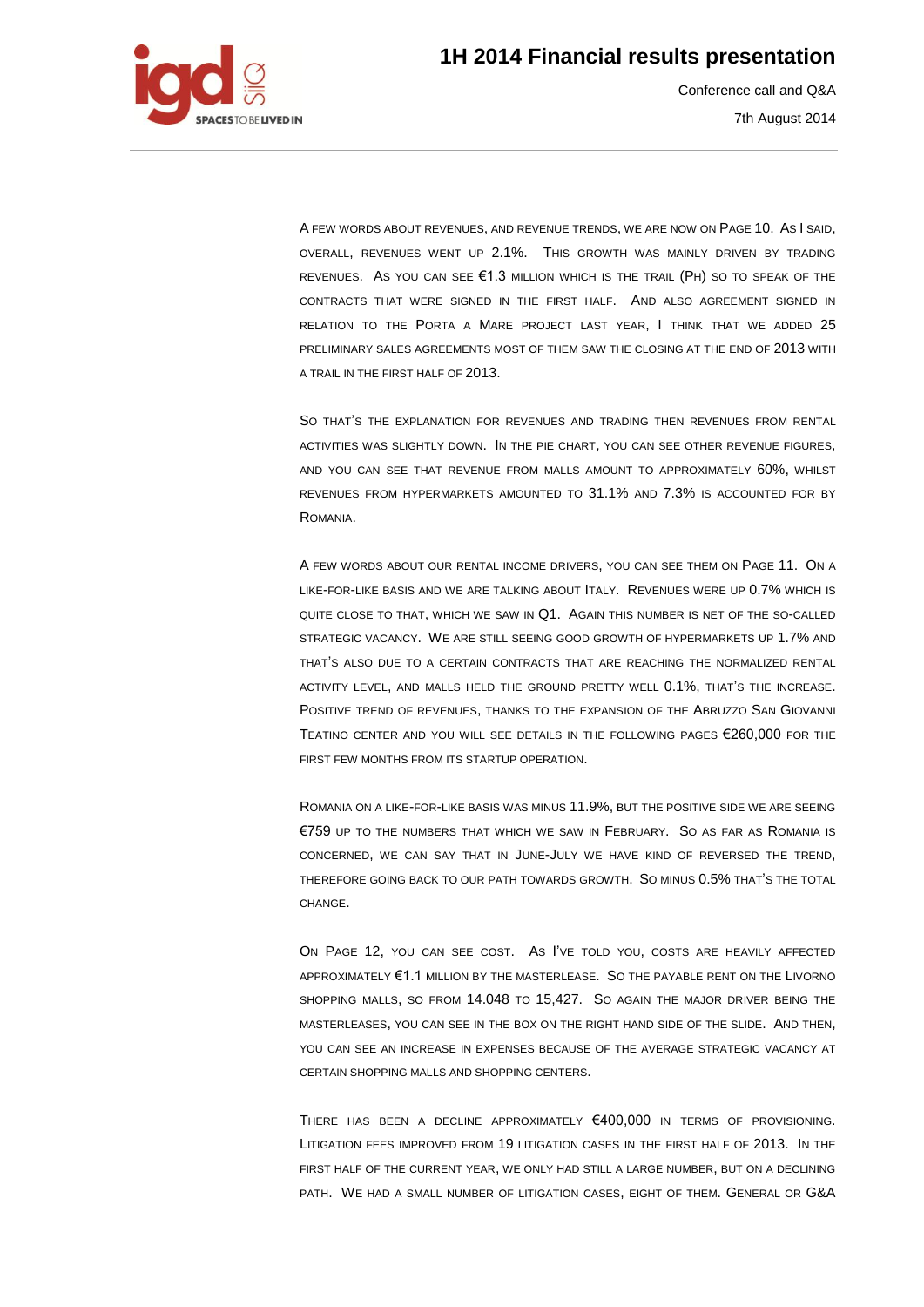

Conference call and Q&A 7th August 2014

EXPENSES ARE UP 8.1%, BUT I WOULD SAY THAT AS A PERCENTAGE ON TOTAL REVENUES, THE NUMBERS ARE PRETTY STABLE ONLY A SLIGHT INCREASE IF ANY, BUT WE HAD HIGHER ASSESSMENT ON EVALUATION COST BECAUSE WE HAVE INTRODUCED ALSO CUSHMAN AS OUR NEW INDEPENDENT APPRAISING AGENCY. BUT I WILL GIVE MORE LIGHTS ON THAT MORE COLOR ON THAT.

PAGE 13, FEW WORDS ABOUT OUR EBITDA, HERE TOO YOU CAN SEE THE DRIVERS UNDERLYING OUR EBITDA EVOLUTIONS. IF WE COMPARE THE FIRST HALF OF 2014 AGAINST THE SAME PERIOD 2013; AS YOU CAN SEE WE SAW A DECLINE OF REVENUES OF FEW EUROS…A €102 AND THEN €1.4 MILLION THAT'S A CHANGE IN DIRECT COST THEN €252,000, THAT'S A CHANGE IN TRADING ACTIVITIES AND €190,000, THAT'S A CHANGE IN G&A. THEREFORE REACHING OF €39 MILLION EBITDA, SO EBITDA OF OUR CORE BUSINESS MOVES FROM 68.8% TO 66.1% WE COMPARED ACTUALS WITH BUDGET NUMBERS AND WE HAD ESTIMATED AN EBITDA BETWEEN 66 PERCENTAGE POINTS. SO WE ARE SLIGHTLY AT AN IMPROVED LEVEL COMPARED TO BUDGET. THE FIELD MANAGEMENT BUDGET EBITDA IS 77.8% AGAINST 78.5% RECORDED AT THE END OF JUNE LAST YEAR.

LET'S NOW MOVE ONTO PAGE 14, GROUP NET PROFIT €4.5 MILLION AS WE SAID BEFORE, UP 9.8% VERSUS H1, 2013. SO YOU SEE THE NET PROFIT EVOLUTION ON THE RIGHT HAND SIDE. SO €1,770 MILLION CHANGE IN EBITDA CORE BUSINESS, AND THEN POSITIVE CONTRIBUTION BY THE PORTA A MARE PROJECT, WELL LOWER DEPRECIATION AND EVALUATION WE WILL COME BACK TO THIS LATER ON, €2,543 MILLION. AND THEN, AN IMPROVEMENT €663 MILLION IMPROVEMENT CHANGE IN FINANCIAL AND EXTRAORDINARY MANAGEMENT. AND THEN CHANGES IN TAXES, IT'S MAINLY DDAS, AND THEN €1,344 MILLION AND THEN CHANGE OF DELTA IN LOSSES RELATED TO THIRD PARTIES AND WE LAND AT €4,454 MILLION AT END OF JUNE.

WE MOVE ONTO PAGE 15 OF THE PRESENTATION, AND THIS IS THE CORE BUSINESS PLAN FROM OPERATIONS. YOU SEE IT'S €17,174 MILLION DOWN 6 PERCENTAGE POINT THE FFO TREND VERSUS LAST YEAR. AND AS I SAID BEFORE, AT THE BEGINNING OF THE PRESENTATION STILL IMPROVING VERSUS Q1 WHERE WE HAD 11%. ON THE RIGHT HAND SIDE, YOU WILL SEE WHY THE EXPLANATION UNDERPINNING THE DELTAS BETWEEN THE TWO YEAR-HALF, MAINLY THE MAIN CAUSE IS WERE DECREASE IN EBITDA MINUS €1.8 MILLION AND THEN THE CHANGES IN FINANCIAL MANAGEMENT AND €600,000 WORTH OF IMPROVEMENT IN CURRENT TAXES.

LET'S HAVE A LOOK AT SOME POSITIVE NEWS ON THE COMMERCIAL SIDE. WE MOVE ONTO PAGE 17 OF THE PRESENTATION. THE FOOTFALL IN THE ITALIAN SHOPPING MALLS ARE STILL POSITIVE, THOUGH SLIGHTLY POSITIVE, AND THAT, OF COURSE, NOT AS GOOD AS IN THE FIRST MONTH OF THE YEAR WHERE WE HAD 3.4 PERCENTAGE, BUT STILL POSITIVE. WE ARE UP 0.1%, BUT WHAT WAS VERY IMPORTANT ON THE PERFORMANCE SIDE IS THE SALES OF OUR TENANTS IN OUR CONSOLIDATION SCOPE. THOSE SALES WERE UP 2.7% AND WE DO NOT HAVE YET THE CNCC DATA. BUT IT SHOULD BE A LOWER GROWTH THAN IN Q1, ALTHOUGH WE DON'T HAVE THE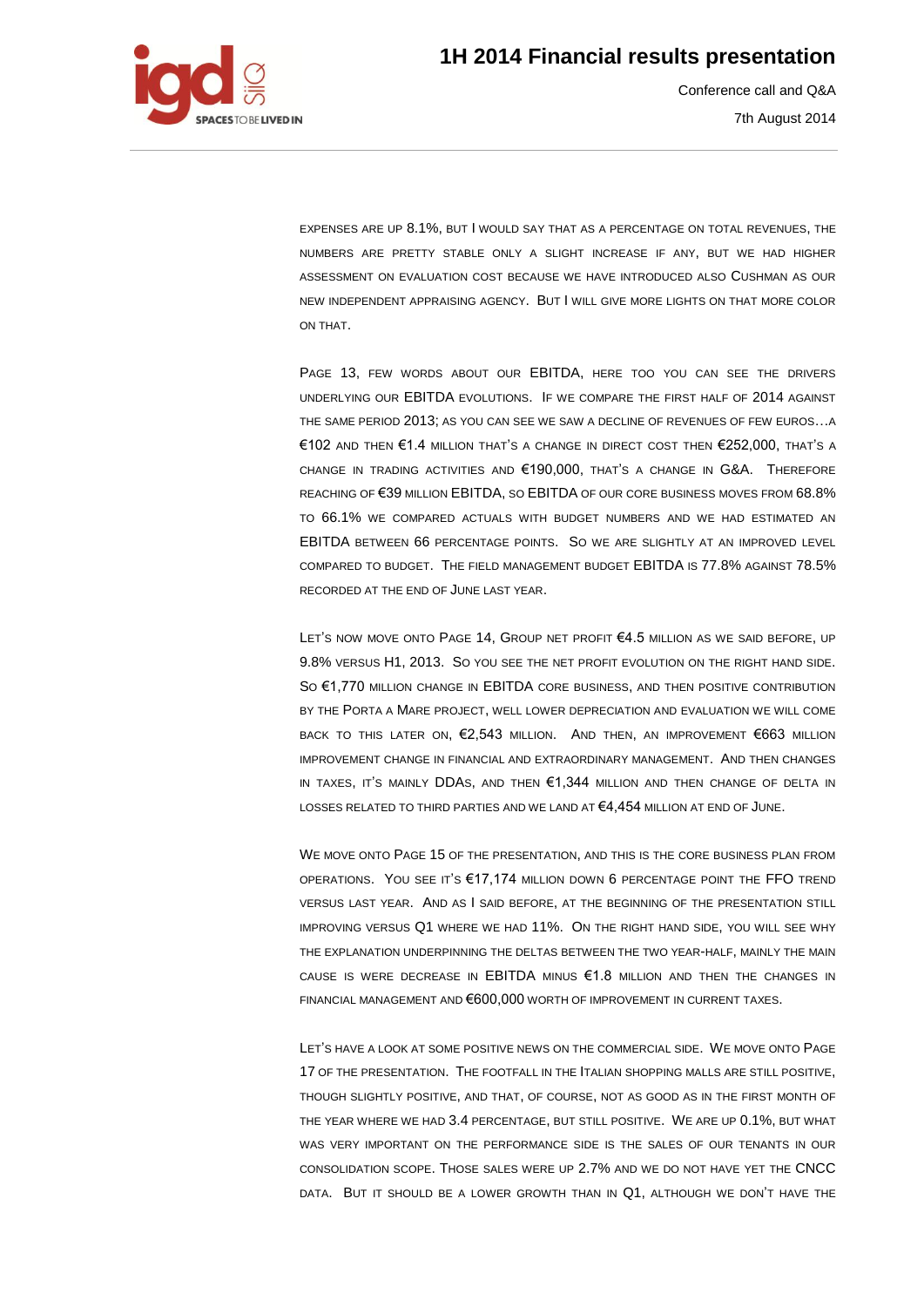

Conference call and Q&A 7th August 2014

ACCURATE FIGURE YET, STILL A COMFORTING FIGURE. HYPERMARKET SALES HYPER COOP (PH) SALES DECLINED IN ITALY THE COOP SYSTEM WENT DOWN 3.8%. HOWEVER, IT'S AN IMPROVING TREND COMPARED TO Q1 WHICH WAS DOWN 5.4%. HYPERMARKET AND SUPERMARKET SALES IGD OWNED HYPERMARKET AND SUPERMARKET SALES ARE DOWN 3.3%. SO THEY IMPROVED THEIR PERFORMANCE VERSUS THE COOP SYSTEM. THEY ARE UP 5 PERCENTAGE POINT AND THEN AS TO THE FOOTFALLS IN THE ROMANIAN WINMARKT SHOPPING MALLS THEY ARE DOWN. BUT AS I SAID BEFORE, IT'S DUE TO THE STRATEGIC VACANCY WE PUT IN PLACE THAT WAS QUITE HIGH TO MAKE ROOM FOR NEW BRANDS TO BE INTRODUCED IN THIS FIRST HALF. THERE WAS AN H&M OPENING IN H1, 10 MORE OPENINGS WE ARE WORKING ON. THESE OPENINGS WILL BE ON THE GROUND FLOOR AND THAT LED TO A DECLINE IN FOOTFALLS, OF COURSE.

LET'S MOVE ONTO PAGE 18 OF THE PRESENTATION, THERE IS A FURTHER BREAKDOWN OF THE PERFORMANCE THAT WAS RECORDED BY SHOPPING MALLS, BOTH IN TERMS OF FOOTFALLS AND SALES, AND WE FURTHER CONFIRM THAT WE HAD A GOOD PERFORMANCE IN THE CLOTHING, CULTURE, FREE TIME, GIFT AND HOUSEHOLD GOODS. THEY DID IT WELL WITH ELECTRONICS, WELL HOLD EVEN BETTER. AND IN ITALY, WE COULD HAVE HAD EVEN BETTER PERFORMANCE. AND THEN THE AVERAGE TICKET WAS UP 3.7%, UP €0.7 ACTUALLY 0.70 EURO CENTS, BUT STILL A GOOD CONTRIBUTION. AND WHEREAS THE NUMBER, THE TOTAL NUMBER OF RECEIPTS DECREASED. AND THEN CONSISTENT IMPROVEMENT IN RETAILS PARKS, REVERSING A NEGATIVE TREND IN 2013 IN ROMANIA AND IMPROVED VERSUS THE PREVIOUS QUARTER AND H1, 2013. AND THE OPENING UP OF H&M PLAYED A VERY IMPORTANT ROLE.

LET'S MOVE TO PAGE 19 NOW, LET'S HAVE A LOOK AT THE CHART, THE PERFORMANCE OF OUR SHOPPING MALLS SALES-WISE, FROM ATTENDANCE STARTING FROM H1, 2011. SO WE HAVE TWO-AND-HALF YEARS OF HISTORICAL DATASETS TO RELY ON. AND FOR THE FIRST TIME IN TWO AND A HALF YEARS, WE HAVE TWO QUARTERS IN A ROW WITH POSITIVE SIGNS. SO 1.4% UP, 1.4% IN Q1, 2014, AND UP BY 3.8% IN Q2, 2014 WHICH SHOULD LEAD US TO AN AVERAGE FOR THE HALF YEAR OF 2.7% IN Q2, 2011, EVERYTHING IS Q2, 2011, THE VALUES HAD ALWAYS BEEN NEGATIVE AND FOR THE FIRST TIME NOW IN A ROW YOU SEE MINUS 4.1% LAST QUARTER 2011, AND MINUS 6.4% Q4, 2011, MINUS 5.3% IN Q3, 2012. BUT STARTING FROM Q2, 2013, WE EXPERIENCED A SLIGHT GROWTH TO GET TO THE CURRENT VALUES THAT ARE VERY POSITIVE IN THE LAST TWO QUARTERS OF 2014.

LET'S NOW MOVE ONTO PAGE 20 IN THE PRESENTATION, JUST A FEW WORDS ON CONTRACTS, BOTH IN ITALY AND ROMANIA. HERE AGAIN, IT'S THE NUMBER OF CONTRACTS GOT INTO MATURITY, EXPIRY, BOTH IN ITALY AND ROMANIA FOR THE SHOPPING MALLS. IN THE SLIDE AND UNDERLYING THAT THERE WAS A DOWNSIDE ON THE CONTRACTS ARE IN THE REGION IN…IT'S 138 OF THEM, 44 FOR TURNOVER AND 4.6%, 4.7% WAS THE AVERAGE DOWNSIDE RENEWALS. BUT IF WE NET THIS PIECE OF INFORMATION AT THIS STAGE OF THE 2 MILLION SITE AREAS, YOU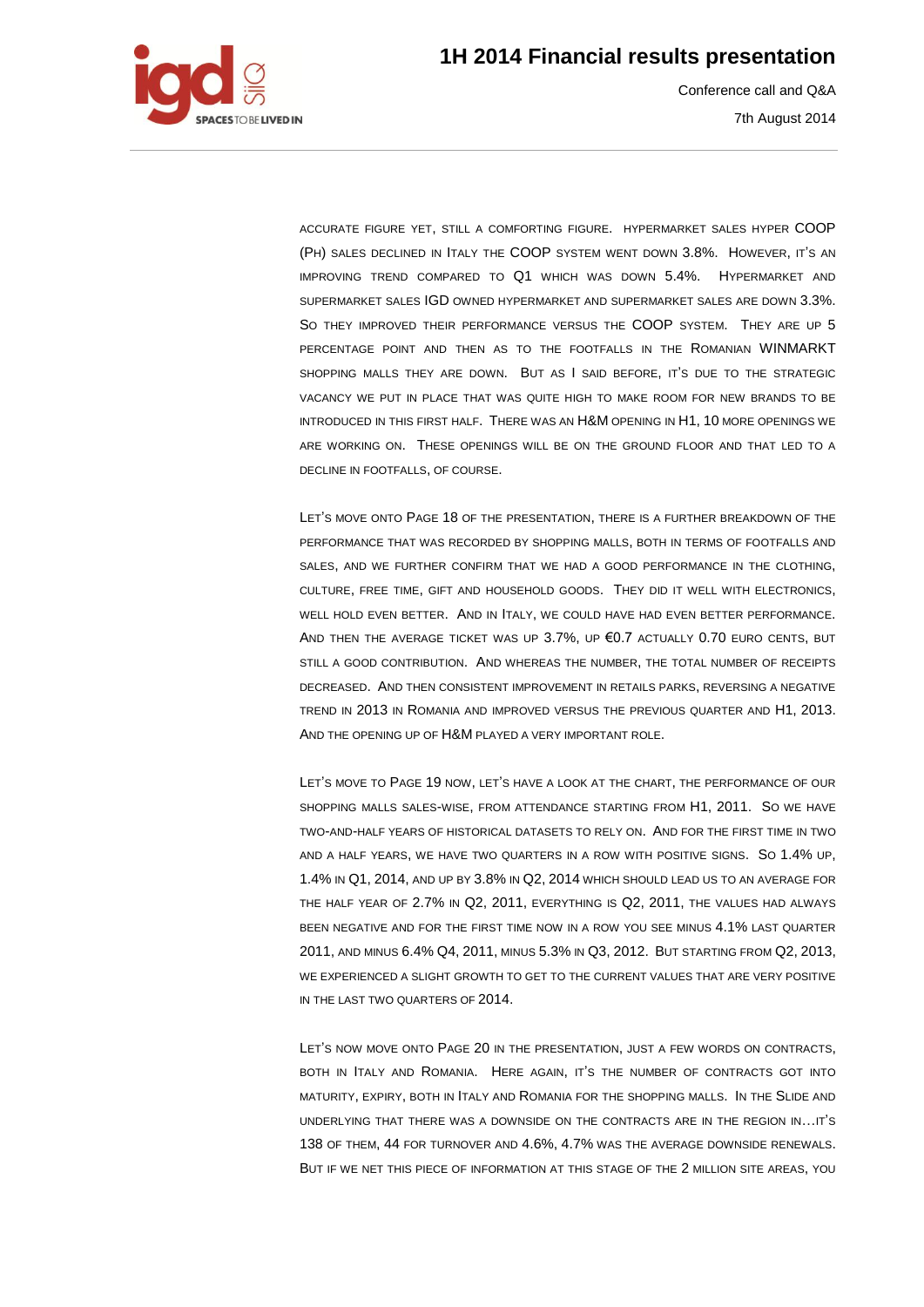

Conference call and Q&A 7th August 2014

END UP WITH A DECLINE OF 1.5%. ROMANIA H1, 153 CONTRACTS, DOWN 7% CONTRACTS SIGNED AND RENEWED.

IN THE NEXT FIVE SLIDES LET ME SAY, WE TRY TO PROVIDE YOU WITH AN OVERVIEW OF THE WORK WE HAVE BEEN PUTTING IN FROM A SALES VIEWPOINT, HOW WE MANAGE THE ASSETS AND HOW OVER THE FIRST QUARTER AND FIRST HALF OF THE YEAR. SO NOT ONLY DID WE WORK ON THE FINANCIAL SIDE, BUT ALSO ON THE ASSET MANAGEMENT SIDE, SO ON THE SALES PART OF THE ASSET MANAGEMENT. SO WE DID A LOT OF WORK THERE TOO. MONDOVICINO, A NEW MID AVERAGE SIZE AREA WAS CREATED. WE PUT TOGETHER SOME SHOPS TO CLEAR VACANCY AND SO, WE WANTED TO INCREASE ATTRACTIVENESS AND REDUCE BACK…WE ARE PUTTING OUR BEST PERFORMER, FOOTFALL-WISE, IT'S A SHOPPING MALL THAT HAS MORE THAN 7 MILLION VISITORS EVERY YEAR. AND THEN YOU SEE NEW MOBY DICK, DENTAL PRO AND NEW BRANDS WERE INCLUDED. AND WE HAD A REDUCTION IN VACANCY AND WE HAD AN INCREASE IN FOOTFALLS THAT WENT UP 18.5% IN THE FIRST HALF OF 2014. SO WE STARTED FROM A VERY HIGH POINT AND SO AN INCREASE OF FOOTFALLS IN EXCESS OF 7 MILLION. SO CENTROSARCA THERE WAS A RESTYLING, WE WANT TO BE READY TO REALLY ADDRESS AND SOMEHOW LEVERAGE THE BENEFITS FROM THE EXPO 2015 IN MILAN. AND THEN CENTRONOVA, ANOTHER BEST PERFORMER, WE ARE ONLY MANAGING IT. WE DON'T OWN IT; WE INCLUDED THREE NEW BRANDS, MANY BRANDS I MENTIONED BEFORE THAT WE STARTED IN 2014. WE OPENED UP A NEW H&M SHOP IN RAMNICU AND ON THE TOP FLOOR IN PLOIESTI.

PAGE 23, YOU SEE SOME OF OUR WORK IN PROGRESS SO TO SAY. WE START FROM THE CHIOGGIA RETAIL PARK. WE ARE ABOUT TO CLOSE TO FINISH THE WORK. WE ARE DUE TO FINISH IN H2, 2013. FOR PORTA A MARE INSTEAD WE HAVE A NOVELTY AS YOU CAN READ ON THE SLIDE, YOU DO NOT SEE IT, BUT ON THE 10 OF JULY, WE OPENED THE FIRST PART OF THE PIASTRA MAZZINI, THE FIRST SHOPS WERE OPENED INCLUDING COOP, UNIEURO AND 7 SHOPS. WE ARE MANAGING IT QUITE WELL AND WE AIM TO GET TO 90% OF THE SALES AREA BEING COVERED WITH THIS PART OF PIASTRA MAZZINI TO BE CHARACTERIZED AS FOOD COURT MAINLY.

BUT THE MAIN EVENT IN THE FIRST HALF OF 2014 WAS INDEED THE HIGHLIGHT OF THE HALF WAS THE EXTENSION OF THE CENTRO D'ABRUZZO AREA TO PLACE ON APRIL THE 10<sup>TH</sup> WITH MORE THAN 80,000 IN FOOTFALLS IN THE FIRST FEW DAYS AFTER THE OPENING AND THAT REALLY WAS A COMFORTING SIGN FOR US. AND ALWAYS CONCERNING CENTRO D'ABRUZZO SOMETHING INTERESTING THAT TAKE PLACE, WE STARTED THE FIRST EXPERIMENTATION OF OUR FIRST APP FOR THIS SHOPPING MALL. THE EXPERIMENT WENT REALLY WELL AND WE SHOULD EXTEND IT SOON…EXTEND IT TO ANOTHER MALL IN CONEGLIANO AND SHOULD THIS EXPERIMENTATION PROVIDE POSITIVE RESULTS, WE ARE GOING TO EXTEND THE APP TO OTHER SHOPPING CENTERS AS WELL THROUGHOUT THE COUNTRY, ITALY.

LET'S GO ON, MOVE ONTO THE PORTFOLIO. WE ARE ON PAGE 27 OF THE PRESENTATION. WE START BY SAYING THAT AS I SAID BEFORE, WE INTRODUCED A NEW APPRAISER, INDEPENDENT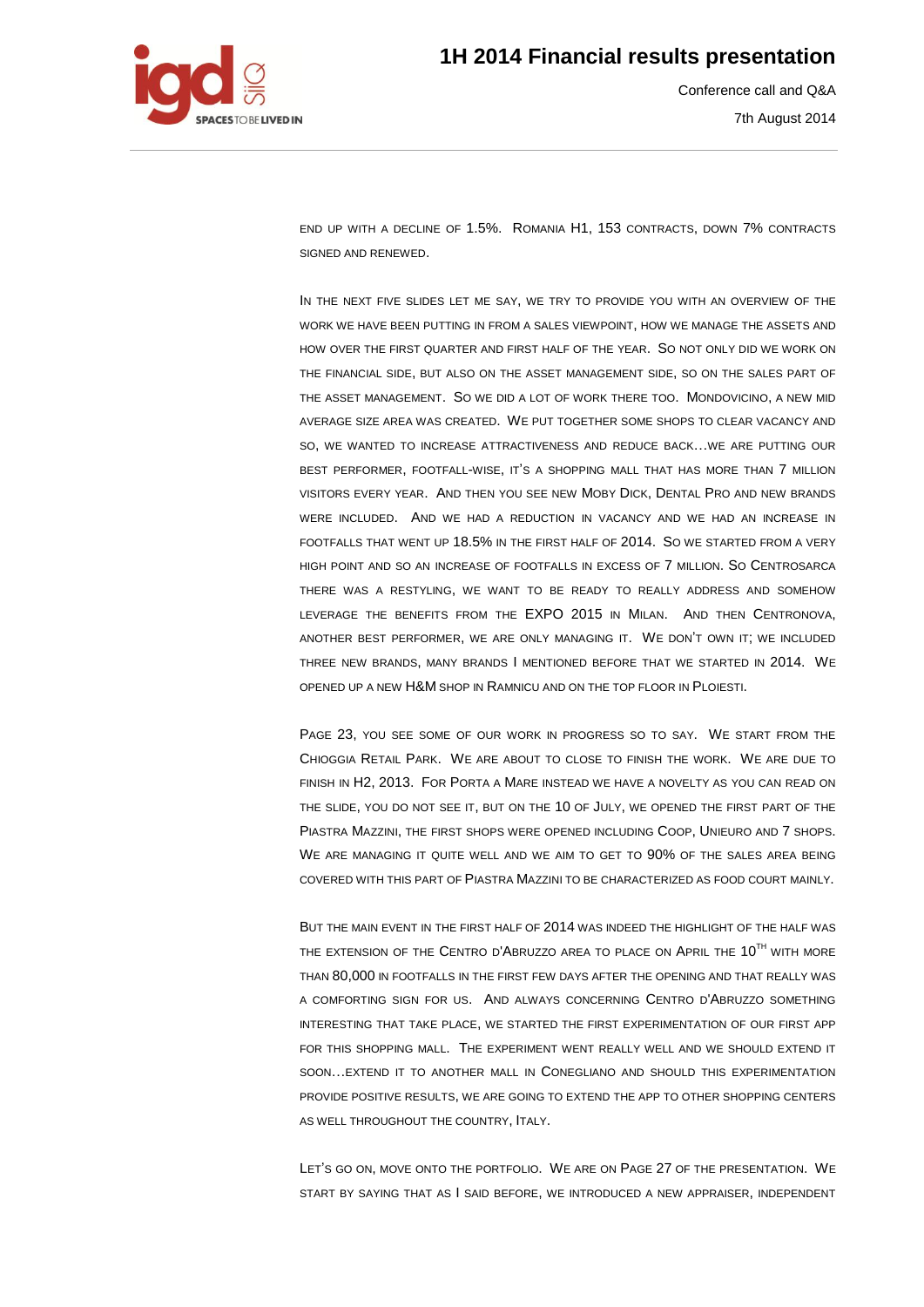

Conference call and Q&A 7th August 2014

APPRAISER, CUSHMAN & WAKEFIELD AND WE ROTATED ASSETS, 61% OF OUR ASSETS WERE ROTATED PORTFOLIO-WISE, AN EXCESS OF 50% WERE ROTATED AT VALUE. THIS IS THE BREAKDOWN ON THE LEFT HAND SIDE, 39% IS APPRAISED BY REAG, 40% IS BY CBRE AND 18% IS APPRAISED BY CUSHMAN & WAKEFIELD.

PAGE 28 IN THE PRESENTATION, THERE YOU FIND THE MARKET VALUE EVOLUTION IN OUR PORTFOLIO. THE TOTAL IGD PORTFOLIO IS €1,517 MILLION AGAINST €1,550 MILLION LAST YEAR. AND WE DISPOSED OFF THE LIVORNO SHOPPING CENTER THAT LED TO THIS DECLINE IN MARKET VALUE. AND THIS DECLINE IN MARKET VALUE WILL BE PICKED UP AND OFFSET BY PIASTRA MAZZINI THAT HAS NOT BEEN FACTORED IN AND IT WILL BE SOON INCLUDED IN OUR PORTFOLIO. AND IT WILL ACCOUNT FOR ABOUT €27.9 MILLION. AND THEN THE ROMANIAN PORTFOLIO, €173 MILLION, YOU SEE €1.7 BILLION, €1.690, THEN PORTA A MARE €158 MILLION AND PART OF THIS VALUE WILL BE TRANSFERRED, WELL €27.9 MILLION WILL BE TRANSFERRED AT IGD PORTFOLIO, RENT PRODUCING PORTFOLIO AGAINST €1.891 LAST YEAR.

PAGE 29 IN THE PRESENTATION YOU FIND AGAIN SOME MORE DATA ABOUT OUR PORTFOLIO. GROSS INITIAL YIELD IS 6.65% FOR THE TWO MARKETS, SLIGHTLY GROWING, 6.59% FOR THE MALLS, SLIGHTLY GROWING, BUT HIGHER THAN THOSE OF THAT OF HYPERMARKETS. IN ROMANIA, THE ROMANIA IS BACK TO A VALUE WHICH IS 6.64%, SIMILAR TO THAT OF HYPERMARKET, UP 0.2%. FINANCIAL OCCUPANCY WE ARE 100% FOR HYPERMARKETS, 94.7%, GALLERY, SHOPPING MALLS, AND THEN IN ITALY ON AVERAGE 96.6% OR CLOSE TO 97% AT THE END OF MARCH THIS YEAR, THEY PICKED UP 2 PERCENTAGE POINT IN ROMANIA WHICH WAS 86.3%.

PAGE 30 IN THE PRESENTATION FOR THE ITALIAN PORTFOLIO, YOU SEE THE DELTA, THE SURVEY OF DELTA ON A LIKE-FOR-LIKE BASIS EQUAL TO MINUS 0.1%, THAT IS TO SAY BASICALLY FLAT, WITH AN ASSET CLASS WHILE THE HYPERMARKET ASSET CLASS WENT UP €3.1 MILLION, THAT IS TO SAY UP 0.6%, MALLS AND RETAIL PARKS ARE DOWN 0.5%, THE REMAINING PORTION IS ALMOST NEGLIGIBLE. THE ROMANIAN PORTFOLIO HELD ITS FAIR VALUE ON A LIKE-FOR-LIKE BASIS. AND €13.7 MILLION THAT YOU FIND AS WRITE-DOWN IN OUR P&L ARE MAINLY DUE TO CAPEX BOTH ROMANIA AND ITALY. AND WRITE-DOWN ON THE WORK IN PROGRESS WE HAVE IN LIVORNO DUE TO AN EXTENSION IN TIME FOR THE CONSTRUCTION OF THAT ASSET, AND ALSO FOR THE CHANGE OF THE ADMINISTRATION IN THE LIVORNO MUNICIPALITY AS YOU ALL KNOW.

PAGE 31, WE SEE AGAIN MARKET VALUE EVOLUTION, SUMMING UP WHAT…WHILE DEPICTING WHAT WE SAW ON PAGE 30. WE GO FROM MARKET VALUE INCOME RELATED PORTFOLIO 1.732 AS OF END OF DECEMBER DECREASES OR DECLINES €48 MILLION LIVORNO, AND THEN MINUS 48, MINUS 47, WE WENT UP €16.4 MILLION EFFECTS DUE TO THE ABRUZZO EXTENSION AND PORTE DI NAPOLI, THE AFRAGOLA MALL YOU SEE UP 27.9 GENERATED BY PIASTRA MAZZINI HAS TO BE FACTORED IN YET. AND SO, THAT WILL UPDATE THE VALUE VERSUS AND YEAR END., THEN MINUS €4.5 MILLION THE MV MALL ON A LIKE-FOR-LIKE BASIS UP €3.1 MILLION, THE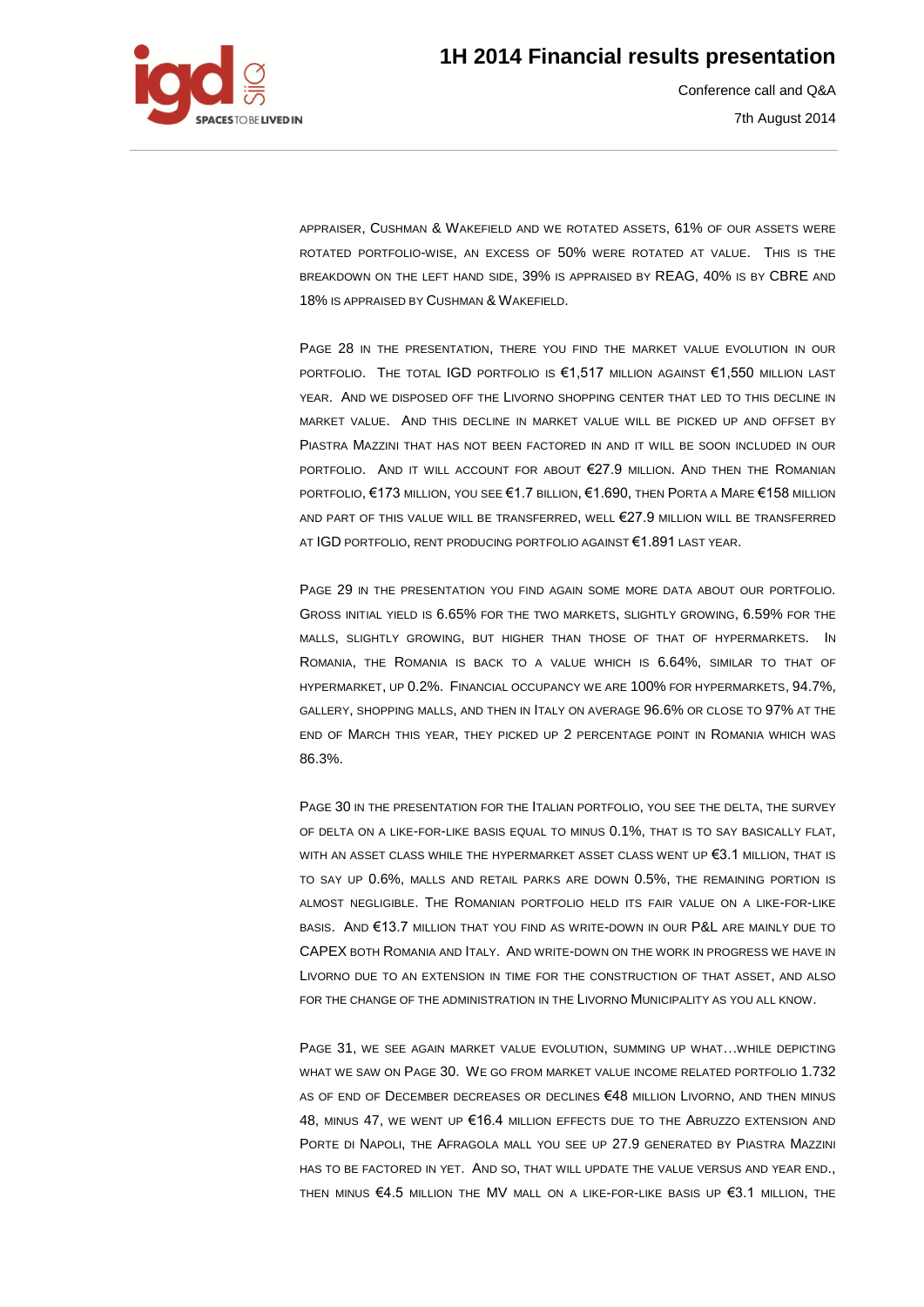

Conference call and Q&A 7th August 2014

MARKET VALUE FOR THE HYPERMARKET SIDE OVER SOME LIKE-FOR-LIKE BASIS AND THEN MINUS 0.1 FOR OTHER ASSET CLASSES.

LET'S HAVE A LOOK AT OUR NNAV, AND WE ARE NOW ON PAGE 32, HERE YOU CAN SEE VERY DETAILED CALCULATIONS. IT REACHES €2.13 FROM €2.22 AT THE END OF LAST YEAR. THE MOVEMENT AS I SAID AT THE BEGINNING DEPENDED HEAVILY ON THE DRO. SO WE ISSUED SHARES 1.15, AND THEREFORE THE ISSUANCE OF THESE SHARES HAD A STRONG DILUTION EFFECT ON OUR NNAV WHICH COMPARED TO MARKET PRICE IS STILL VERY HIGHER. AT THE END OF JUNE, THE RATIO, THAT TO SAY THE MARKET PRICE NNAV EQUALED APPROXIMATE 61%.

LET'S NOW MOVE TO PAGE 34 AND 35, WHERE YOU CAN SEE THE FINANCIAL HIGHLIGHTS. AS YOU KNOW, THE FIRST HALF OF 2014, AS I SAID EARLIER, COMMENTING ON THE INTRODUCTORY SLIDES, SO THE FIRST HALF OF THE YEAR WAS CHARACTERIZED BY VARIOUS EVENTS, WHICH HAD AN IMPACT ON OUR MAJOR FINANCIAL HIGHLIGHTS. FIRST OF ALL, LET'S HAVE A LOOK AT OUR GEAR RATIO WHICH IS PRETTY STABLE COMPARED TO THE END OF MARCH. WE PAID DIVIDENDS OVER THE COURSE OF 1H, 2014 THAT HAD AN IMPACT ALTHOUGH PART OF THAT WAS OFFSET BY THE DRO.

PLEASE ALSO REMEMBER THAT WE ALSO HAD APPROXIMATELY  $\epsilon$ 21 MILLION OR EVEN  $\epsilon$ 22 MILLION IN CAPEX IN THE PERIOD UNDER REVIEW. AND CLEARLY THAT TOO HAD AN IMPACT ON OUR FINANCIALS. LOAN-TO-VALUE PRETTY STABLE 55.9%, COST OF DEBT SLIGHTLY UP REACHING 4.26%. WHILST THE INTEREST COVER RATIO IMPROVED TO 1.75. THE LENGTH OF OUR DEBT IS 7 YEARS INCLUDING THE BONDS. BONDS ARE ACCOUNTING FOR OVER 40% OF OUR DEBT STOCK AS YOU WILL SEE LATER. SO THE AVERAGE LENGTH IS INCLUSIVE OF BONDS. WHILST THE MID LONG-TERM SHARE OF DEBT ALSO THANKS TO THE €150 MILLION DEAL WITH MORGAN STANLEY WHICH IS FIXED RATE LED THIS SHARE OF OUR DEBT FROM 81.1% TO 91%.

HEDGING LONG-TERM IS UP AS YOU CAN SEE ON PAGE 35, APPROXIMATELY 5 PERCENTAGE POINTS, 84% THAT'S WHERE WE STAND AS WE SPEAK NOW, WHILST THE BANKING CONFIDENCE IS PRETTY STABLE. ON THE CONTRARY, THERE HAS BEEN QUITE AN INCREASE IN THE BANKING CONFIDENCE AVAILABLE BECAUSE BY DRAWING ON OUR BONDS WE CLOSER TO SPEAK OR REDUCE THE DRAWDOWN OF OUR CREDIT LINES, THEREFORE REVERSING OUR LEVERAGE AND NEGOTIATION POSITIONS WE ARE STILL ENTERTAINING VERY GOOD RELATIONSHIPS WITH BANKS, BUT WE HAVE A COST OF DEBT OF BELOW 200 BPS THAT'S FOR AN AGREEMENT WHICH WE HAVE SIGNED A FEW DAYS AGO. MARKET VALUE OF MORTGAGE FREE ASSETS IS APPROXIMATELY €360 MILLION.

ON PAGE 36, YOU CAN SEE THE MAKEUP OF OUR DEBT STOCK. AS YOU CAN SEE THE HIGHLIGHT IS THE LONG-TERM DEBT  $91\%$  OF OUR TOTAL DEBT STOCK. BUT IF WE CONSIDER THE  $E72.2$ MILLION IS THE CURRENT SHARE OF LONG-TERM DEBT IS JUST €53 MILLION, AND THAT ALREADY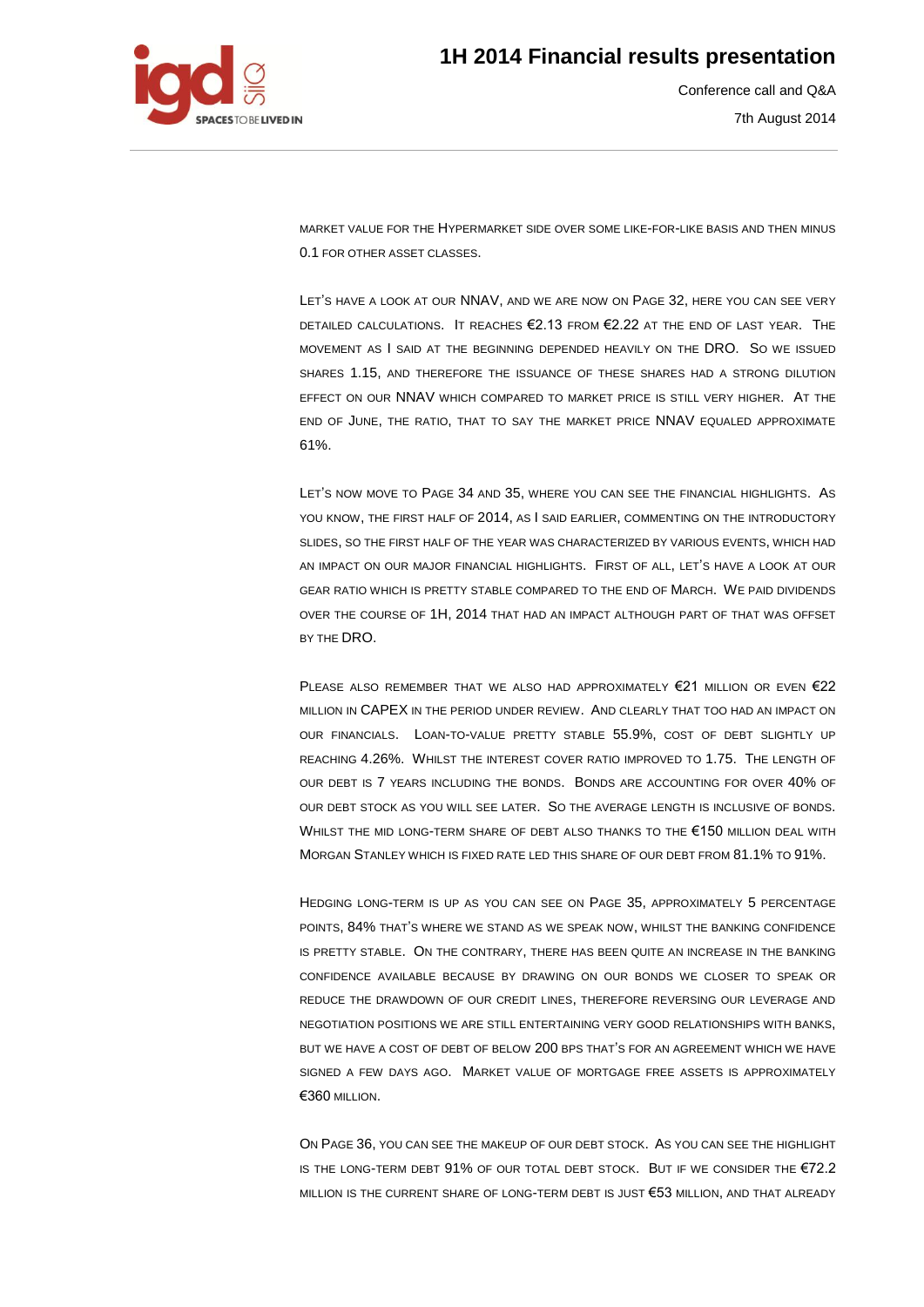

Conference call and Q&A 7th August 2014

GIVES YOU A FEEL FOR THE CHANGE IN MAKEUP. AS I SAID EARLIER, IF WE LOOK AT THE MAKEUP OF THE BREAKDOWN, AT THE BOTTOM, WE'LL SHOW YOU THAT OVER 40% OF OUR DEBT STOCK IS REPRESENTED BY THE MARKET, WHILST THE BANKING SYSTEM HAS GONE DOWN TO 58.4%. THESE PERCENTAGES WILL INCREASE TO THE BENEFIT OF THE MARKET WHICH WILL PLAY AN INCREASINGLY IMPORTANT SHARE, AND WE DO HOPE WE WILL CLOSE OUR CAPITAL INCREASE WITH APPROXIMATELY €100 MILLION OF FRESH MEANS OR FRESH FUNDS THAT WILL GREATLY IMPROVE OUR CASH POSITION.

DEBT MATURITY AS SHOWN ON PAGE 37; AS YOU CAN SEE, IF WE LOOK AT WHAT IS DUE IN 2014, WE WILL SEE THAT WE ONLY ARE LEFT WITH ONLY €20 MILLION OR SO DUE FOR MATURITY IN THE SECOND HALF OF THE CURRENT YEAR. I THINK THAT REALLY ENDS OUR PRESENTATION. YOU WILL FIND A FEW APPENDIX SLIDES THAT WILL GIVE YOU SOME P&L DETAILS, MARGIN DETAILS OR INFO ON OUR MARGIN FOR ACTIVITIES.

PAGE 41, YOU CAN SEE THE TOP 10 LIST OF TENANTS IN ITALY, FOLLOWED BY THE EQUIVALENT SLIDE FOR ROMANIA ON PAGE 42, PAGE 43 ITALIAN AND ROMANIAN PORTFOLIO AND THEIR MAKEUP FOLLOWED BY THE SAME MESSAGE IN PAGE 44 WILL BREAKDOWN BY TOP OF ASSETS AND GEOGRAPHIES.

PAGE 45, YOU HAVE FEW INFO ABOUT OUR NET DEBT EVOLUTION. AND LAST BUT NOT LEAST, OUR RECLASSIFIED BALANCE SHEET ON PAGE 46. LET ME END BY SAYING A FEW WORDS ON THE RESULTS AND THE OUTCOME OF THE AGM THAT FOLLOWED, OUR BOARD OF DIRECTORS MEETINGS THAT APPROVED OUR MEDIA RESULTS THIS MORNING. AS YOU PROBABLY READ IN THE PRESS RELEASE, THAT CAME OUT RIGHT AFTER THE END OF THE AGMS. THE VERY SAME AGM APPROVED AN AUTHORIZED CAPITAL INCREASE.

AND I'D REALLY LIKE TO ADD SOME COLOR, WHICH IS NOT INCLUDED IN THE PRESS RELEASE. ATTENDANCE WAS VERY GOOD OVER 75% OF SHAREHOLDERS, WERE IN ATTENDANCE SO TO SAY OVER 75% OF OUR STOCK CAPITAL WAS REPRESENTED. SO WE HAD 57% OUR SHAREHOLDERS…MAJORITY SHAREHOLDERS, BUT THEN WE ALSO HAD REPRESENTATIVES OF OVER 160 NON-DOMINANT SHAREHOLDERS MOST OF THEM WERE FINANCIAL FIRM, FINANCIAL INSTITUTIONS OR INSTITUTIONAL'S, 96.4% WAS FOR THE MOTION, AND WE ONLY HAVE 0.7% ABSTAINED AND THE REST WAS AGAINST IT.

SO WE THINK THAT THIS SHOULD BE A GOOD…WE HOPE THAT THIS IS A GOOD PROXY FOR THE POSITIVE RESULT OF THE CAPITAL INCREASE THAT WILL GO TO THE MARKET AS SOON AS ALL CLEARANCES ARE GIVEN TO US BY THE ITALIAN SEC I.E. CONFIRMED BY THE END OF SEPTEMBER HOPEFULLY. SO THE SAME SUBJECT TO STOCK MARKET CONDITION.

SO THAT'S THE END OF THE PRESENTATION. WE ARE NOW GLAD TO TAKE YOUR QUESTIONS.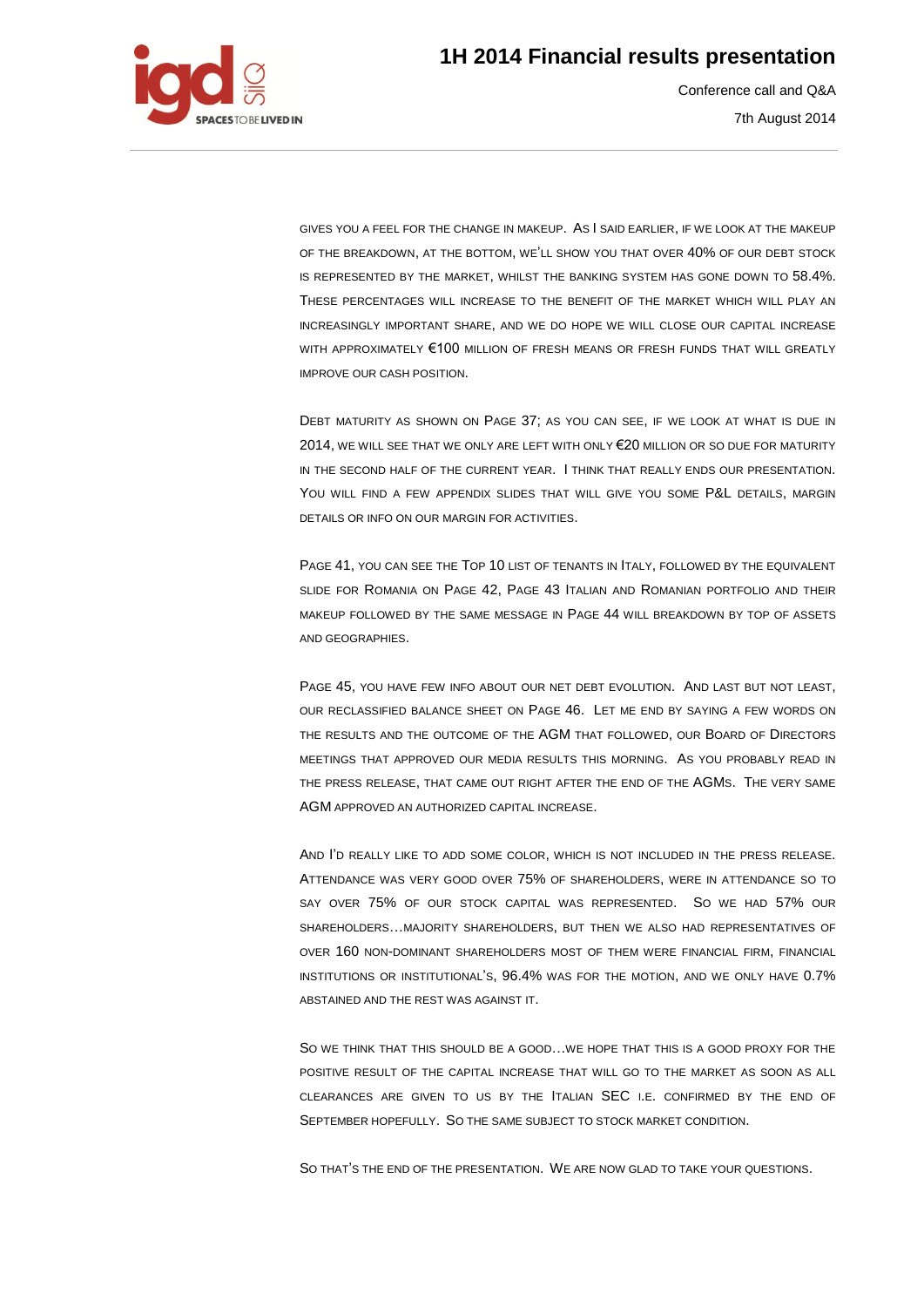

Conference call and Q&A 7th August 2014

#### Q&A

- OPERATOR: THIS IS THE CHORUS CALL OPERATOR. WE WILL NOW START THE Q&A SESSION. THE FIRST QUESTION COMES FROM THE LINE OF FEDERICO PEZZETTI WITH INTERMONTE. PLEASE SIR.
- FEDERICO PEZZETTI: GOOD AFTERNOON, EVERYBODY. HI CLAUDIO, GOOD AFTERNOON, I HAVE A QUESTION OR RATHER A REQUEST FOR CLARIFICATION. YOU SAID YOU SPOKE ABOUT €10 MILLION SPEAKING OF THE IMPACT OF THE ACQUISITION/CAPITAL INCREASE ON YOUR FFO.

CLAUDIO ALBERTINI: I CONFIRM THE NUMBERS.

- FEDERICO PEZZETTI: HERE IS MY QUESTION. COULD YOU GIVE US AN IDEA OR A FEEL FOR HOW MUCH WE SHOULD SEE ON THE DIVIDEND IN ABSOLUTE NUMBERS NOT JUST IN 2015 PAYMENT, 2016, BUT ALSO POTENTIALLY WHAT'S THE IMPACT ON THE 2014 DIVIDEND THAT WILL BE PAID IN 2015 CONSIDERING THAT THE TRANSACTION WILL GO THROUGH BY THE END OF THE CURRENT YEAR? THANK YOU.
- CLAUDIO ALBERTINI: WELL, IT REALLY DEPENDS ON WHEN THE CAPITAL INCREASE WILL TAKE PLACE. IF WE LOOK AT OUR TIMETABLE, THAT SHOULD GIVE US A LEEWAY OF APPROXIMATELY TWO MONTHS TIME. SO WE SHOULD HAVE SOME INCREMENTAL EBITDA OF THE ACQUIRED PORTFOLIO THAT SHOULD BE 1 PLUS. AND THEN WE SHOULD ALSO HAVE APPROXIMATELY €100 MILLION, SO IN TERMS OF FINANCIAL COST SAVINGS. SO YOU CAN ADD THE NUMBERS YOURSELF, WE ARE TALKING ABOUT THE SLIGHTLY LESS THAN €2 MILLION AS A QUANTIFIED POSITIVE IMPACT ON OUR IMPACT AND THAT WILL BE FULLY FED INTO THE FFO. SO WE WILL SEE €17 MILLION WHICH IS THE FFO AT THE END OF THE FIRST HALF OF THE CURRENT YEAR. LET ME REGRESS BY SAYING THIS, WE ARE USING THE FFO AS A REFERENCE POINT BECAUSE OUR PAYOUT RATIO AND DIVIDEND POLICY HAS ALWAYS BEEN CORRELATED TO THAT.

AS I SAID REPEATEDLY EARLIER, WE DON'T THINK THAT WE WILL PROPOSE A DRO NEXT YEAR AS WELL. SO THIS SIMPLY MEANS THAT WE WANT TO STAY WITH A HIGH DIVIDEND POLICY, AN ATTRACTIVE ONE FOR OUR SHAREHOLDERS. AS WE SAID REPEATEDLY, AS CORRELATED TO OUR FFO THIS YEAR, WE SHOULD SEE €35 MILLION TO €36 MILLION OR SO. SO THAT'S QUITE A SIZABLE CHUNK, LET'S SAY OF OUR FFO THAT WE WILL BE DEVOTED.

A LOT WILL DEPEND ALSO ON THE STOCK PRICE AND OUR MANY SHARES WILL BE ISSUED. WE WANT TO STICK TO THIS POLICY ALSO GOING FORWARD IN THE FOLLOWING YEARS. AND GIVEN THE NEW RATIOS BOTH BALANCE SHEETS AS WELL AS DEBT AND LEVERAGE RATIOS WITH DEBT EQUITY BELOW 1 AND THE LOAN TO VALUE BELOW 50, BETWEEN 47 AND 48, IN ANY CASE BELOW 50. WELL, ALL THESE SHOULD ALLOW US TO AFFORD DIVIDEND POLICY TO BE IN LINE WITH LAST, THE PREVIOUS YEAR'S ALTHOUGH WITHOUT OUR DRO. SO IT WILL BE LINKED TO AN FFO THAT SHOULD GO UP APPROXIMATELY €10 MILLIONS, SO IF EBITDA IS UP €10 MILLION THERE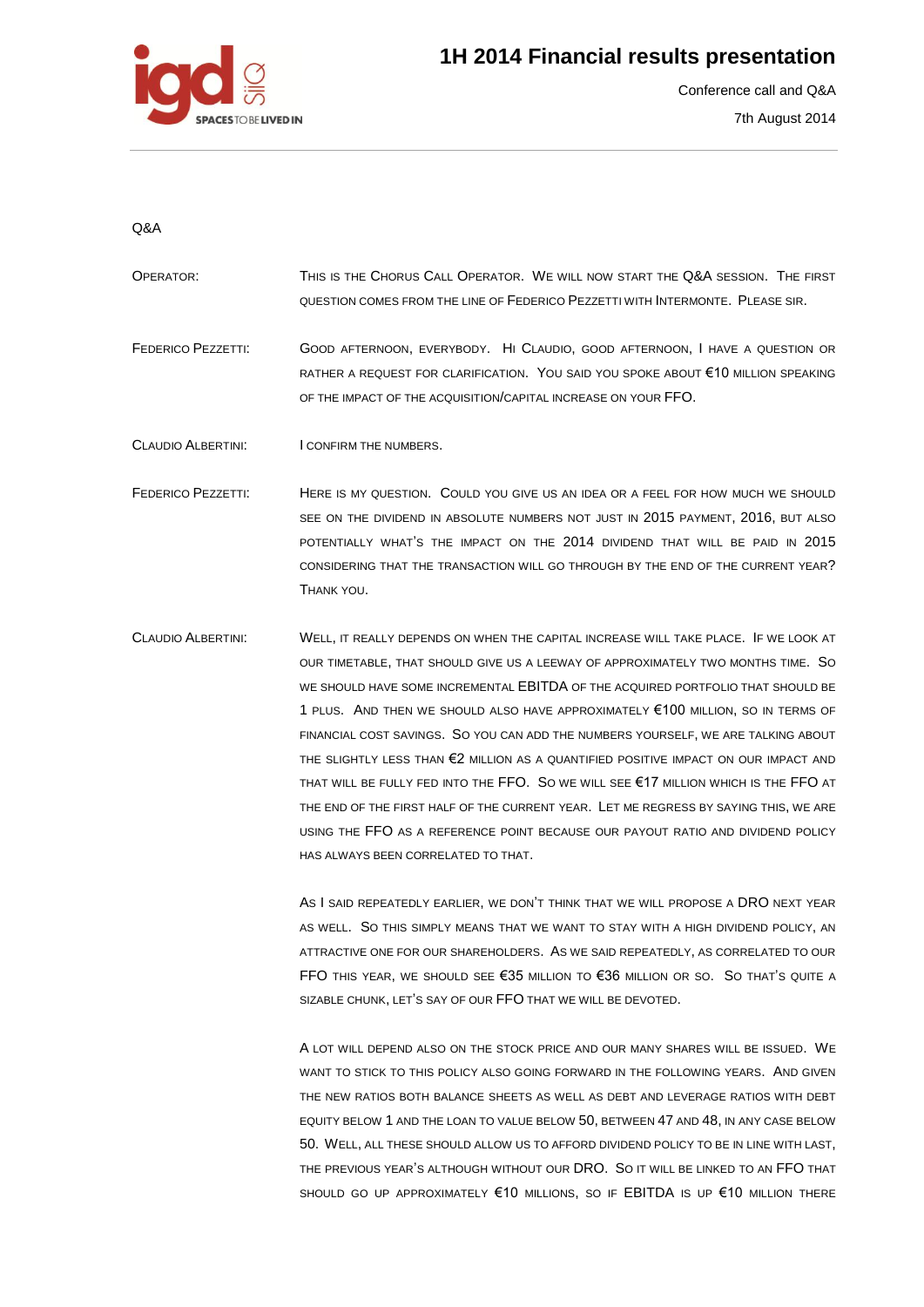

Conference call and Q&A 7th August 2014

SHOULD NOT BE ANY MAJOR IMPACT FROM THE COST SIDE. I CANNOT GIVE YOU AN ACCURATE NUMBER. I CANNOT COMMIT TO ANY ACCURATE NUMBER, BUT IF YOU JUST DO SOME NUMBER CRUNCHING, THAT'S PRETTY CLEAR.

FEDERICO PEZZETTI: CLAUDIO, I SIMPLY WANTED TO HEAR FROM YOU WHETHER YOU FEEL LIKE BEING IN A POSITION TO ANTICIPATE THIS PART OF THE ADVANTAGE OR BENEFITS THAT WILL ROLL OUT IN THE FOLLOWING YEARS OR WHERE WE SHOULD STICK OUR NUMBER CRUNCHING TO THE FFO NUMBERS.

- CLAUDIO ALBERTINI: WELL, I WOULD DO MY NUMBER CRUNCHING ON THE FFO FOR THE CURRENT YEAR USING PERCENTAGE VALUES WITH THE PERCENTAGE NUMBER THAT MIGHT BE REWARDING FOR SHAREHOLDERS GIVEN THAT WE ASK THEM SOME SORT OF SACRIFICE OR SOME EFFORTS. SO THE LEVEL OF DIVIDEND PAYMENT MIGHT BE HIGHER, BUT WE CANNOT ANTICIPATE WHAT THE FFO WILL BE AS WE GO ON OVER THE YEARS. BUT WE WILL BE SEEING A LEVEL HIGHER THAN IN THE PREVIOUS YEARS. THANK YOU.
- OPERATOR: FOR FURTHER QUESTIONS, PLEASE PRESS "\*" FOLLOWED BY "1" ON YOUR PHONE KEYPAD. WE REMIND YOU PRESS"\*"FOLLOWED BY "1" ON YOUR PHONE KEYPAD IF YOU WANT TO ASK ANY QUESTIONS. NEXT QUESTION COMES FROM THE LINE OF THE ENGLISH CALL, MICHEL VARALDO WITH FUSION YOU HAVE THE FLOOR.
- MICHEL VARALDO: HELLO, GOOD AFTERNOON. GOOD AFTERNOON, CLAUDIO. I HAVE ONE QUESTION REGARDING THE BIG MERGER WE WILL HAVE BETWEEN CORIO AND KLEPIERRE THIS WILL GIVE A VERY STRONG LEADER IN ITALY. SO WHAT IS YOUR FEELING ABOUT THAT? DO YOU THINK YOU WILL CHANGE SLIGHTLY YOUR STRATEGY WITH THIS NEW LEADER? SO COULD YOU HAVE SOME COMMENT PLEASE?

CLAUDIO ALBERTINI: FOR SURE IT'S GOING TO BE A DEAL THAT REALLY SETS THE BAR, THE COMPETITION BAR MUCH HIGHER INDEED. AND WE WILL HAVE TO BE MORE EFFICIENT INDEED. THE AGGREGATED ITALIAN PORTFOLIO OF CORIO AND KLEPIERRE SHOULD BE ABOUT €2 BILLION, BETWEEN €2.5 BILLION TO €3 BILLION, SO THEY INDEED HAVE A MAJOR PORTFOLIO THEY RELY ON. WE ARE TALKING ABOUT VERY LOW MARKET SHARES THERE. SO THERE WON'T BE A DIRECT COMPETITIVE EFFECT THAT'S GOING TO BE VERY HIGH, VERY MEANINGFUL, BUT IT'S A TRANSACTION THAT WILL GIVE US FOOD FOR THOUGHT, BECAUSE WHEN TWO PLAYERS OF THAT MAGNITUDE DECIDE TO JOIN FORCES, THEY COME UP WITH A COLOSSAL WITH €20 BILLON WORTH OF ASSETS. SO THAT WILL HAVE A MAJOR IMPACT IN OUR HOLDING COST SYNERGIES. WE ARE TALKING ABOUT €60 MILLION WORTH OF SYNERGIES. SO INDEED, IT'S A MAJOR DEAL AND WE INDEED ENGAGE IN A MINOR DEAL, CANNOT BE COMPARED IN ANYWAY TO THAT. BUT STILL, I DON'T THINK THERE GOING TO BE A THREAT TO US ANYWAY. I DON'T SEE A THREAT GOING FORWARD. AND I DON'T SEE ANY CHANGE IN STRATEGY FOR US BEING DRIVEN BY THAT. OF COURSE, WE ARE GOING TO BE VERY CURIOUS, VERY FOCUSED, BUT WE DON'T FEEL IT IS A THREAT.